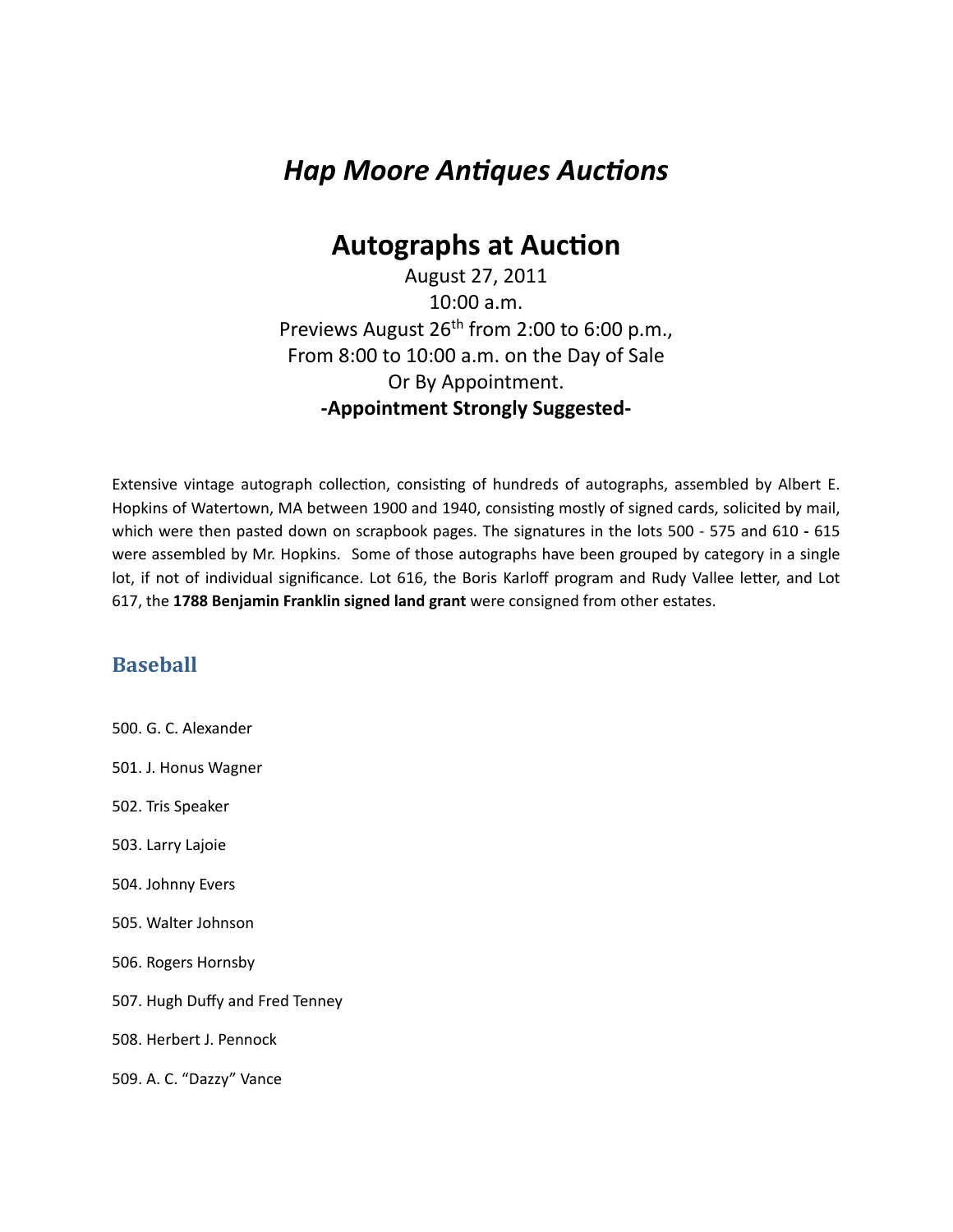510. Connie Mack and George Sisler

511. Lefty Grove and Mickey Cochrane

512. Kenesaw M. Landis, Red Ruffing and Mike Donlin

513. Tom Yawkey plus three loose leaf binders of baseball signatures, etc.

514. Lou Gehrig

## **Golf and Tennis**

515. Francis Ouimet

516. Robert T. Jones, Jr.

517. Tommy Armour, Ralph Guldahl, Johnny Farrell, Helen L. Hicks, Glenna Collett, Archie Compston, Willie Macfarlane, Ellsworth Vines, May Sutton, Benedict Pope and Vincent Richards

#### **Boxing**

518. Harry Greb

519. James J. Jeffries

520. Max Baer, Gene Tunney, Benny Leonard (photo), Tom Sharkey, Tommy Loughran, Mickey Walker and Lou Nova (photo and card)

### **Other Sports**

521. Malcolm Campbell and Barney Oldfield plus seven loose leaf binders of sports signatures

522. Benny Friedman plus seven loose leaf binders of sports signatures

523. Gertrude Ederle (card and photo), A. Alonzo Stagg, Harold S. Vanderbilt, Frank Fredrickson, John Y. Smith (3), and Harry Hillman plus seven loose leaf binders of sports signatures

524. Jim Thorpe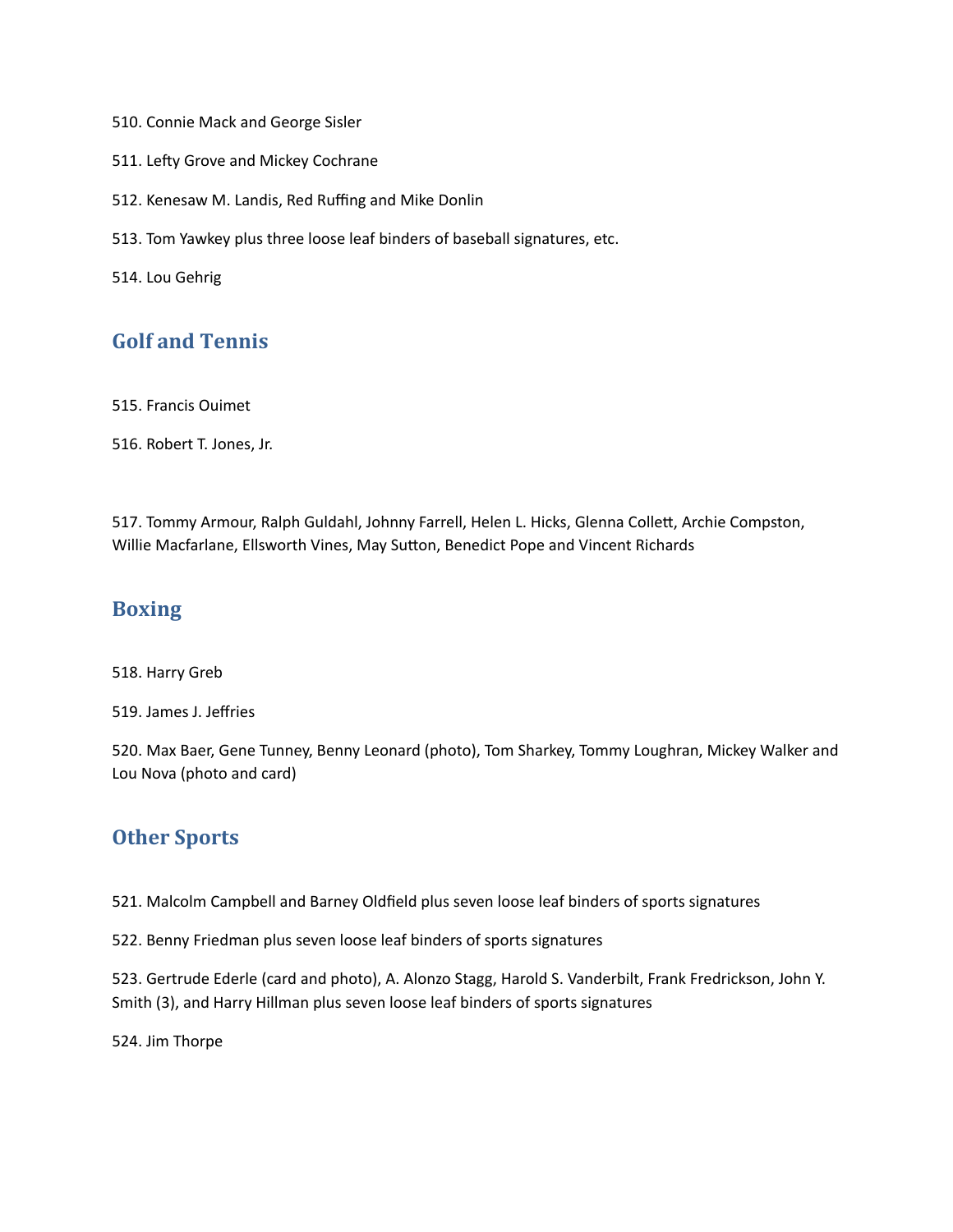## **Aviation**

- 525. Orville Wright
- 526. Amelia Earhart
- 527. Lt. Rene Fonck (signature catalogs \$1000.00 in Sanders)

528. Anthony H. Fokker, Clarence Chamberlin, Ruth Elder, Frank M. Hawks, Eddie Rickenbacker, Walter Hinton, Alford J. Williams, Jack Harding and The Hunter Brothers plus a loose leaf binder with many aviation related signatures

## **Inventors and Scientists**

- 529. Thomas A. Edison
- 530. Alexander Graham Bell (clipped signature)
- 531. George Eastman, Albert A. Michelson, Lee de Forest, Luther Burbank and Linus Pauling

## **Artists**

#### 532. Maxfield Parrish

- 533. Howard Pyle and James Montgomery Flagg
- 534. Howard Chandler Christy, Harrison Fisher and Jessie Wilcox Smith

535. Gutzon Borglum (Mount Rushmore), Norman Rockwell, etc. plus two loose leaf binders with many art related signatures

## **Classical Composers**

- 536. Serge Prokofieff
- 537. Jan Sibelius
- 538. John Philip Sousa and Victor Herbert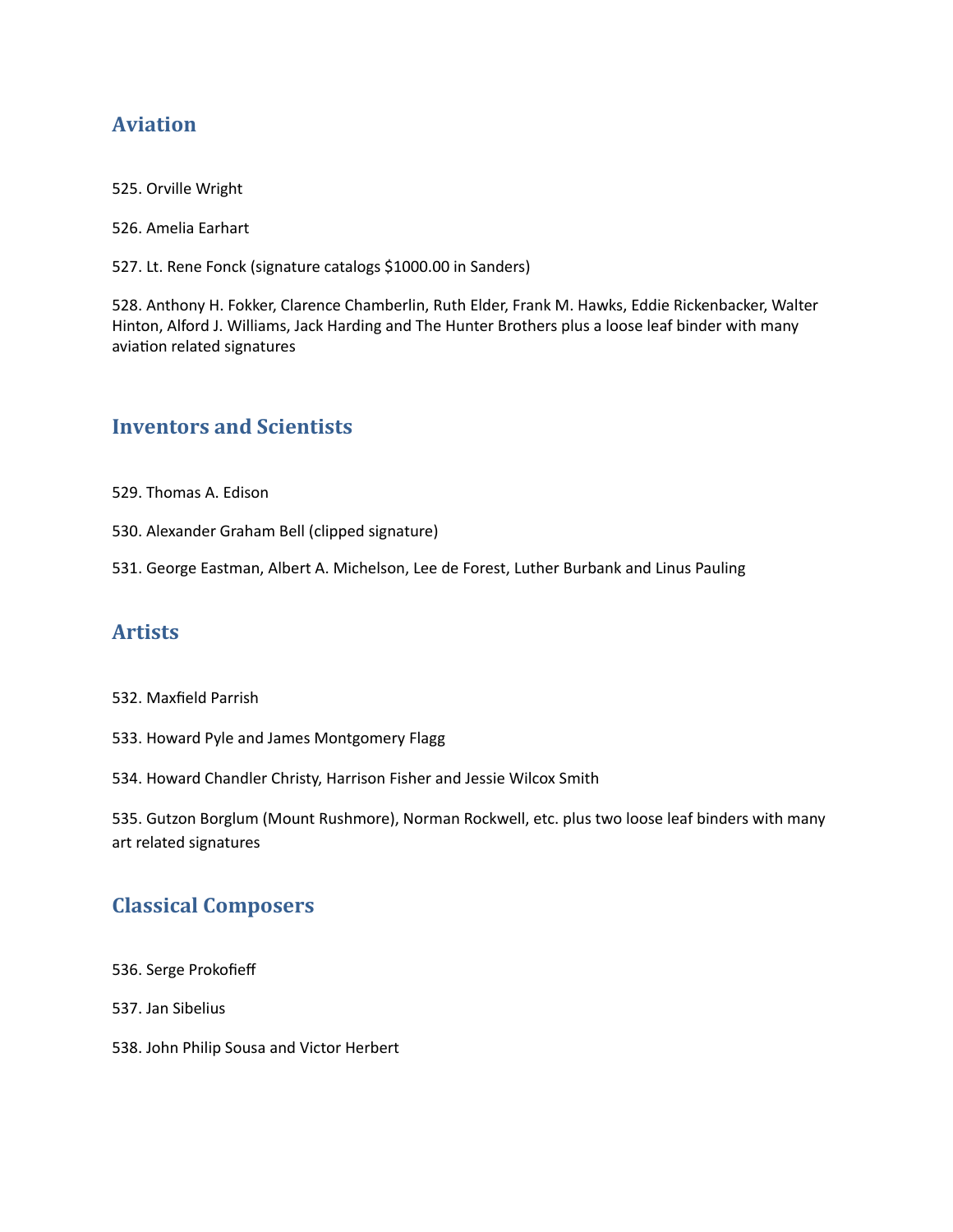## **Classical Artists and Conductors**

539. Sergei Rachmaninoff

540. Pablo Casals, Josef Hofmann, Yehudi Menuhin, Ossip Gabrilowitsch and Alexander Tcherepnine plus six loose leaf binders with many classical music related signatures

541. Leopold Stokowski, Serge Koussevitzky (photo), Myra Hess, Rudolf Serkin, Claudio Arrau, Efrem Zimbalist (Sr.) plus six loose leaf binders with many classical music related signatures

## **Opera and Ballet**

542. Kirsten Flagstad, Lucrezia Bori (photo), Amelita Galli-Curci, Emma Calve, Grace Moore, Louise Homer, Frances Alda and Rise Stevens

543. Lotte Lehmann (photo), Luisa Tetrazzini (photo), Maria Jeritza (photo), Lily Pons, Elisabeth Rethberg, Nellie Melba, Ernestine Schumann-Heink, Frida Leider and Lydia Lindgren

544. Feodor Chaliapin, Titta Ruffo, Richard Tauber (photo), Giovanni Martinelli (2), Antonio Scotti, Otto Goritz, Cesare Nesi, Karl Jorn, Joseph Tressi and Craig Campbell

545. Irina Baronova plus loose leaf binder with many ballet and classical dance signatures

## **Stage Actors and Actresses**

546. John Gielgud, Maurice Evans, Walter Hampden, E. E. Clive, John Drew, William Gillette, Fred Stone, Alfred Lunt, Lynn Fontanne, Anton Lang, Helen F. Cohan, Jerry Cohan and Josephine Cohan (of the Four Cohans)

547. Lillian Russell, Ellen Terry, Lotta (Crabtree), Blanche Yurka, May Irwin, Ina Claire, and Nora Bayes plus two loose leaf binders of actors and/or actresses with an additional group of actors and actresses of all eras

## **Hollywood**

548. Mary Pickford, Norma Shearer, Ruth Roland, Mary Philbin, Esther Ralston, and Olga Petrova plus four loose leaf binders containing many actors and/or actresses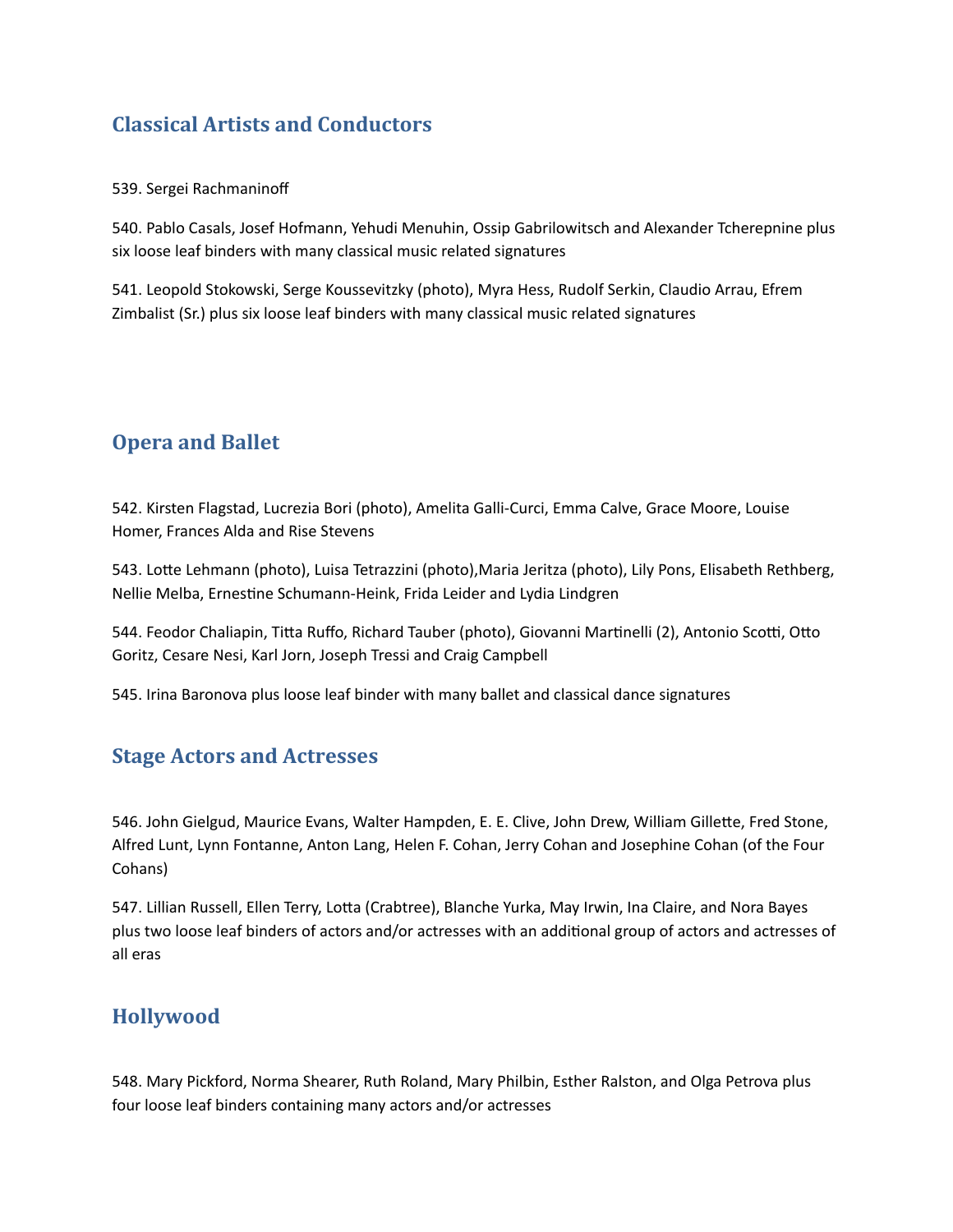549. Lillian Gish, Vilma Banky, Agnes Ayres, Fifi D'Orsay, Renee Adoree and Marilyn Miller plus four loose leaf binders containing many actors and/or actresses

550. George Arliss, Richard Arlen, John Gilbert, Gilbert Roland, Roland Young, John Boles, Jack Pickford and Joseph Schildkraut plus four loose leaf binders containing many actors and/or actresses

551. Francis X. Bushman, Douglas Fairbanks (Sr.), Warner Baxter, Emil Jannings, and Conrad Veidt plus four loose leaf binders containing many actors and/or actresses

552. Buster Keaton, Harry Langdon, Eddie Cantor, Charlie Chaplin and Ed Wynn plus four loose leaf binders containing many actors and/or actresses

553. Leslie Howard, Sydney Greenstreet, Ronald Colman and Basil Rathbone plus four loose leaf binders containing many actors and/or actresses

554. Walter Huston, James Cagney, O. P. Heggie, Charles Coburn, Charles Laughton and Victor McLaglen plus four loose leaf binders containing many actors and/or actresses

555. Warner Oland, Dick Powell, Robert Taylor, Randolph Scott, Sterling Hayden, Nelson Eddy and H. B. Warner plus four loose leaf binders containing many actors and/or actresses

556. Frank Morgan, Jackie Cooper, Don Ameche, Arthur Lake, Charles Farrell, Ben Alexander, Jeffrey Lynn, Arthur Treacher, Maurice Chevalier, Mistinguette and Yvette Guilbert (2)

557. Marie Dressler, Claudette Colbert, Tallulah Bankhead, and Hedda Hopper

558. Bette Davis, Shirley Temple, and Sophie Tucker

559. William S. Hart, Ken Maynard, Jack Hoxie and Gene Autry

560. Cecil B. deMille, King Vidor, Florence Vidor, William Wellman and Frank Capra

## **Politicians**

561. W. J. Bryan (William Jennings Bryan), Harlan F. Stone, Charles Curtis, Alton B. Parker, Jeanette Rankin, Burton K. Wheeler, etc. plus three loose leaf binders of miscellaneous signatures

562. Daniel Webster (clipped signature), Elihu Root, George B. Cortelyou, etc. plus six loose leaf binders of miscellaneous signatures

## **Presidents and First Ladies**

563. Theodore Roosevelt, Edith K. Roosevelt and Grover Cleveland

564. Wm. H. Taft and Herbert Hoover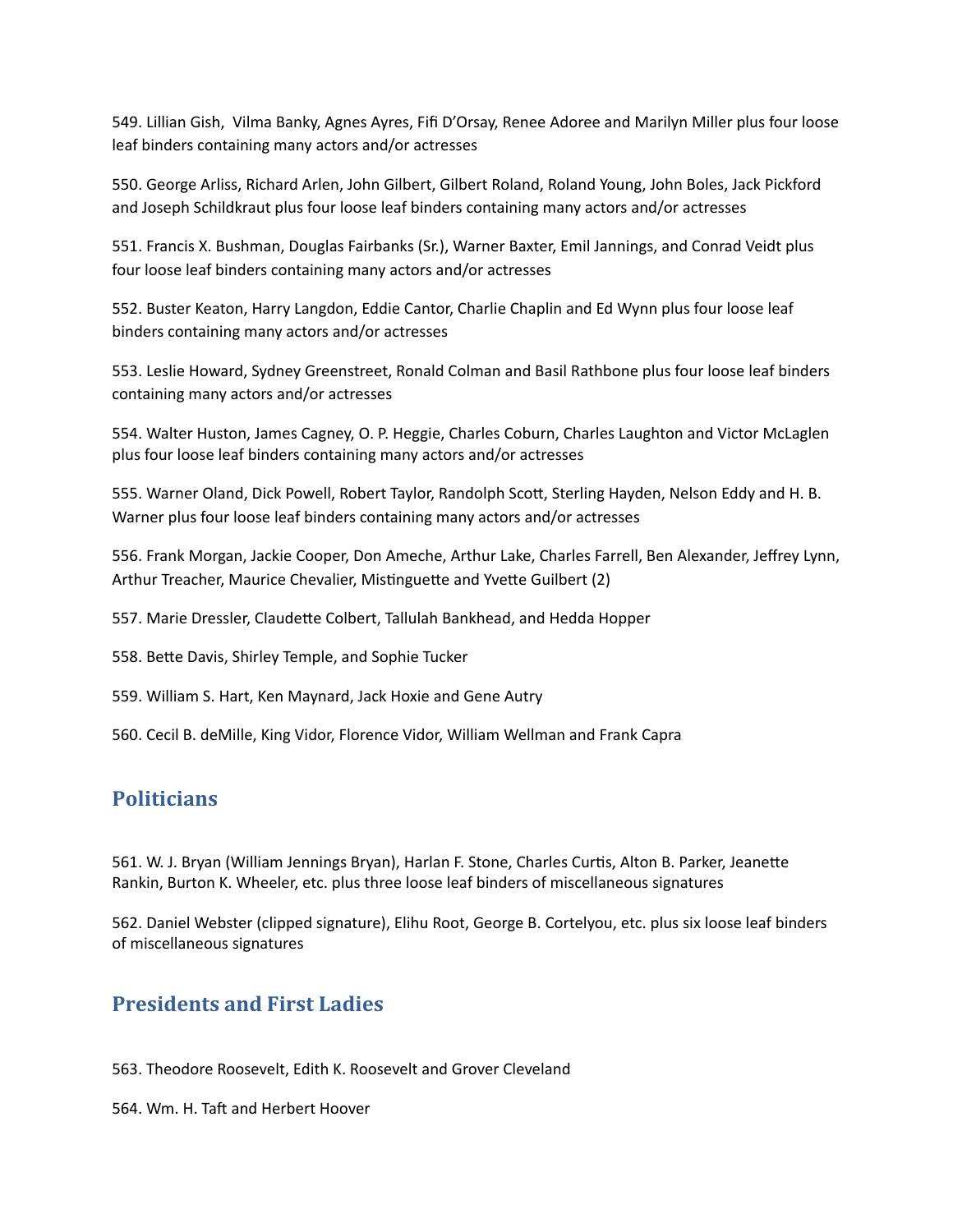565. Warren G. Harding, Florence Kling Harding, Calvin Coolidge and Grace Coolidge

566. Franklin D. Roosevelt

### **Literature**

567. W. B Yeats

568. Ralph Waldo Emerson (check)

569. Thornton W. Burgess (with short ALS), Booth Tarkington, Margaret Deland, William Dean Howells (2), Joseph C. Lincoln, Dorothy Canfield Fisher, Edward E. Hale (clipped signature), Edgar A. Guest, Irwin S. Cobb and Ring W. Lardner

570. Rudyard Kipling, Edna St. Vincent Millay, Vicente Blasco-Ibanez, Selma Lagerhof, John Galsworthy, P.G. Wodehouse and W. L. George

571. F. Scott Fitzgerald

### **Miscellaneous Autographs**

572. Robert L. Peary and A. W. Greely

573. David Lloyd George, William L. Mackenzie King and Paul Doumer

574. Robert Wadlow (card and ALS) and Paul Whiteman plus large lot of unmounted signed cards including stage actors and actresses, opera, politics, sports and miscellaneous

575. Ernest Thompson Seton, Lowell Thomas, Alan J. Villiers, Charles Eliot Norton (clipped signature), Oliver Ditson (ALS), and William H. Vanderbilt

610. Admiral Dewey, General Nelson A. Miles and General Adelbert Ames

611. G. W. "Pawnee Bill" Lillie (photo and card)

612. Ambrose E. Burnside (card, short ALS and unsigned cabinet photo in uniform)

613. Large group of questionable signatures including secretarial, printed, stamped, etc. (Some of them may possibly be authentic.)

614. Howard Thurston ("Thurston the Magician")

615. Harry Handcuff Houdini (card and postcard)

616. Boris Karloff signed program with Rudy Vallee signed letter